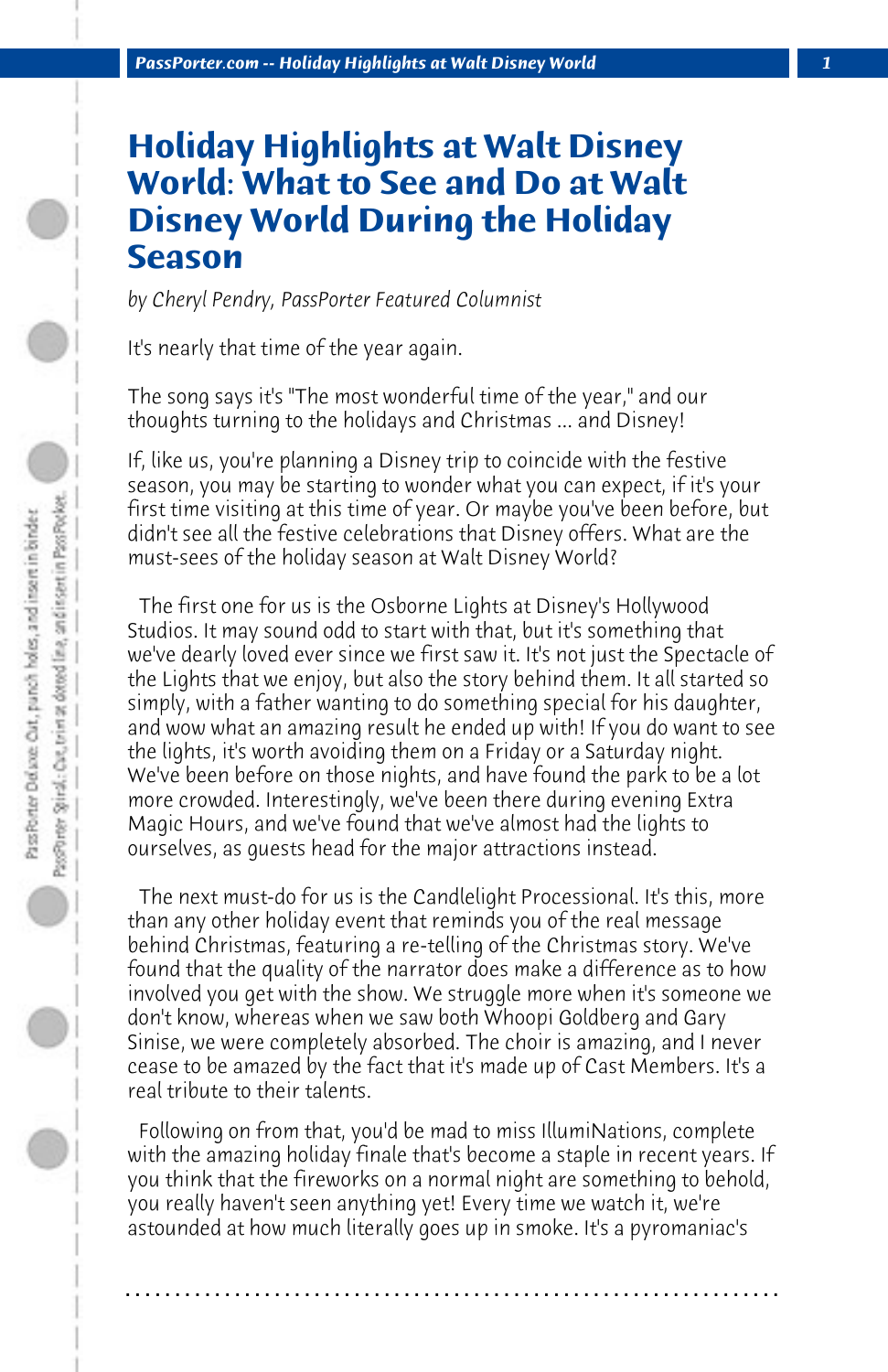paradise, and as we both adore fireworks, it's something we'll try to see as many times as we can during our Christmas visit.

 There is much debate over whether the next item is a must-do or not, and that's Mickey's Very Merry Christmas Party. We're very much on the side of the argument that says, "See this." Why? For us, the price is worth it just for two things alone. First, it may be the only chance you'll get to see the Magic Kingdom Christmas parade, which isn't seen during regular park hours until the last Christmas Party is held in mid-December. The parade seems to go on forever, with more and more floats, one after the other, all packed with your favorite Disney characters and Christmas additions, such as elves, gingerbread men, and reindeer. It has to be seen to be believed!

 Second, as with any special event, the fireworks are breathtaking. It seems that wherever we look in the sky, they ' re all around us. It's quite a scene. Add to that special holiday shows, the chance to meet the characters in their Christmas finery, snow on Main Street, and of course, all the attractions you know and love, and what more could you want?!

 The next must-do is also in the Magic Kingdom, although this one is for no extra charge. It's a recent innovation at Walt Disney World, and has become so popular that it's now become an annual event. It's the lighting up of Cinderella Castle in stunning ice effects. It's absolutely mesmerizing to see, and I don't think I'll ever be able to take enough photos of the "ice castle."

 Christmas isn't just confined to the theme parks, and if you confine yourself to them, you'll be missing a lot. Every resort has varying degrees of decoration, but if you want to see the most impressive, then there are a few well worth a special visit. The first is the Grand Floridian, with a towering Christmas tree in the lobby and a huge gingerbread house that doubles as a holiday gift shop, which sells, of course, miniature versions of itself. The Yacht and Beach Club are also well worth seeing, with the Beach Club usually home to a life-size candy carousel, while the Yacht Club hosts a miniature railway, packed with details. Every time we see it we find more wonderful details. The final stop for anyone wanting to see resort Christmas decorations should be the fun chocolate offerings at the BoardWalk, offering featuring mischievous characters such as Stitch and Donald. Although not one of the best decorated, a visit to the Wilderness Lodge is always rewarding, with its roaring fireplace. One of my fondest memories is warming up in front of the fire on a particularly chilly Floridian night.

 The truth is, everyone who visits Walt Disney World at Christmas time

**. . . . . . . . . . . . . . . . . . . . . . . . . . . . . . . . . . . . . . . . . . . . . . . . . . . . . . . . . . . . . . . . . .**